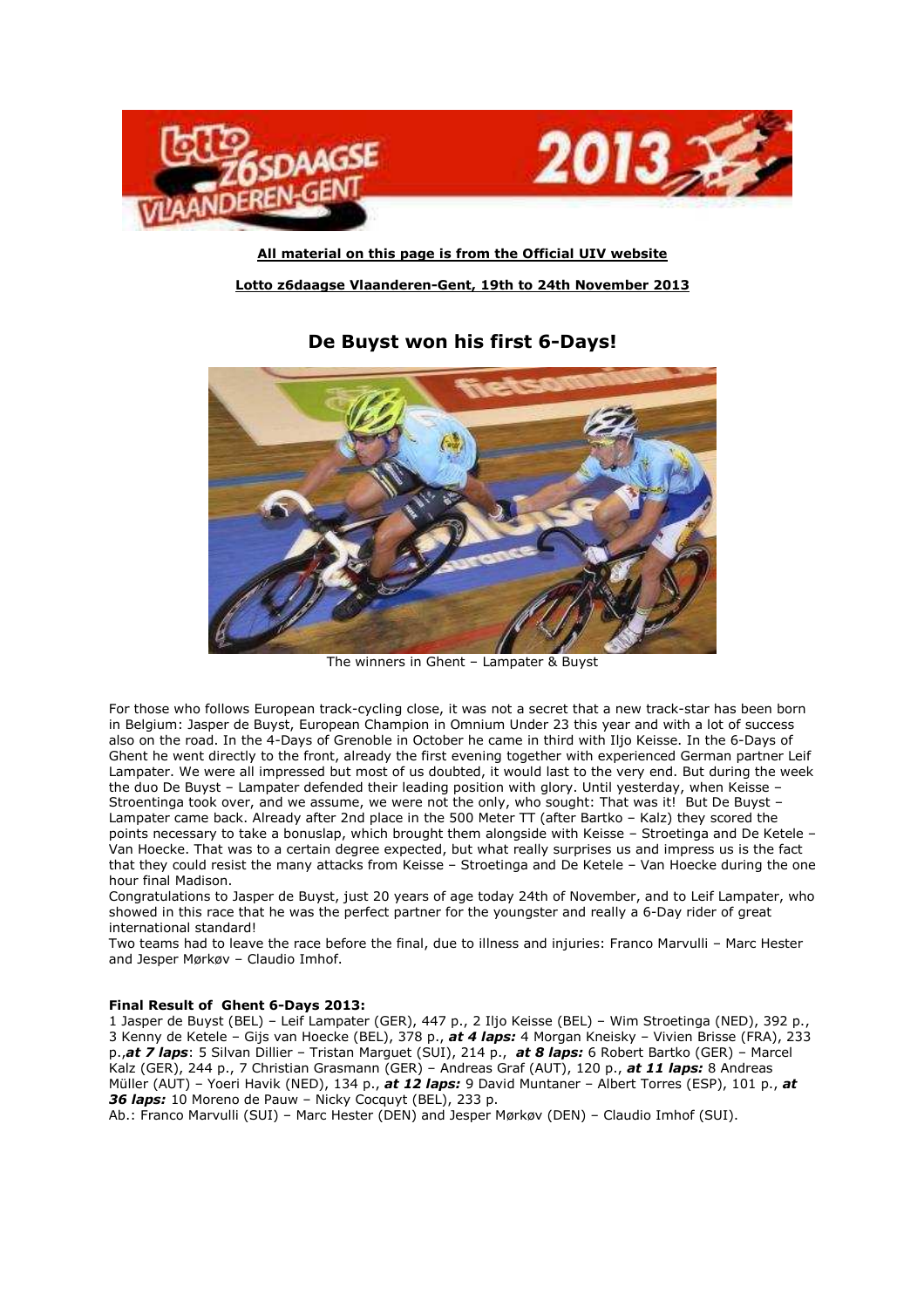

**Keisse – Stroetinga lead, De Buyst – Lampater one lap behind** 

De Buyst - Keisse - Stroetinga

Iljo Keisse and Wim Stroetinga won the first Madison Saturday evening, the second last evening of the 6- Days in Ghent. With that victory they also earned points enough to pass the 300 points and get the bonuslap, which gave them the lead in the overall, even when both De Buyst – Lampater and De Ketele – Van Hoecke ended up in the same lap.

Again in the second Madison, won by De Ketele – Van Hoecke, the three top-teams ended in the same lap, but De Buyst – De Ketele had to accept the fact, that in the overall they are one lap behind before the finale on Sunday. But with the highest amount of points, 381, they are not so far from a bonus-lap and might in fact again get even with the other two teams before the final Madison Sunday afternoon. The final one hour Madison starts 16,45 o'clock and before 17,00 o'clock we will know, who will be the winners of the 73rd z6daage Vlaanderen-Gent.

Best in the TT's on Saturday were Bartko – Kalz on the lap (166 Meters) with 8,63 Sec., while De Pauw – Cocquyt (not so fast in the chases but very fast in the TT's) won the 500 Meters i 27,62 Sec. The Swiss rider Claudio Imhof had to be neutralized during the Saturday evening because of illness.

#### **Overall in Ghent 6-Days after 5th day:**

1 Iljo Keisse (BEL) – Wim Stroetinga (NED), 341 p., 2 Kenny de Ketele – Gijs van Hoecke (BEL), 315 p., *at 1 lap:* 3 Jasper de Buyst (BEL) – Leif Lampater (GER), 381 p., *at 3 laps:* 4 Morgan Kneisky – Vivien Brisse (FRA), 205 p., *at 6 laps:* 5 Christian Grasmann (GER) – Andreas Graf (AUT), 109 p., *at 7 laps:* 6 Silvan Dillier – Tristan Marguet (SUI), 177 p., 7 Robert Bartko (GER) – Marcel Kalz (GER), 176 p., 8 Andreas Müller (AUT) – Yoeri Havik (NED), 116 p., *at 9 laps:* 9 David Muntaner – Albert Torres (ESP), 87 p., *at 19 laps:* 10 Franco Marvulli (SUI) – Marc Hester (DEN), 64 p., *at 25 laps:* 11 Jesper Mørkøv (DEN) – Claudio Imhof (SUI), 48 p.,*at 27 laps:* 12 Moreno de Pauw – Nicky Cocquyt (BEL), 200 p. Ab.: Luke Roberts (AUS) and Martyn Irvine (IRL). New team: Franco Marvulli (SUI) – Marc Hester (DEN).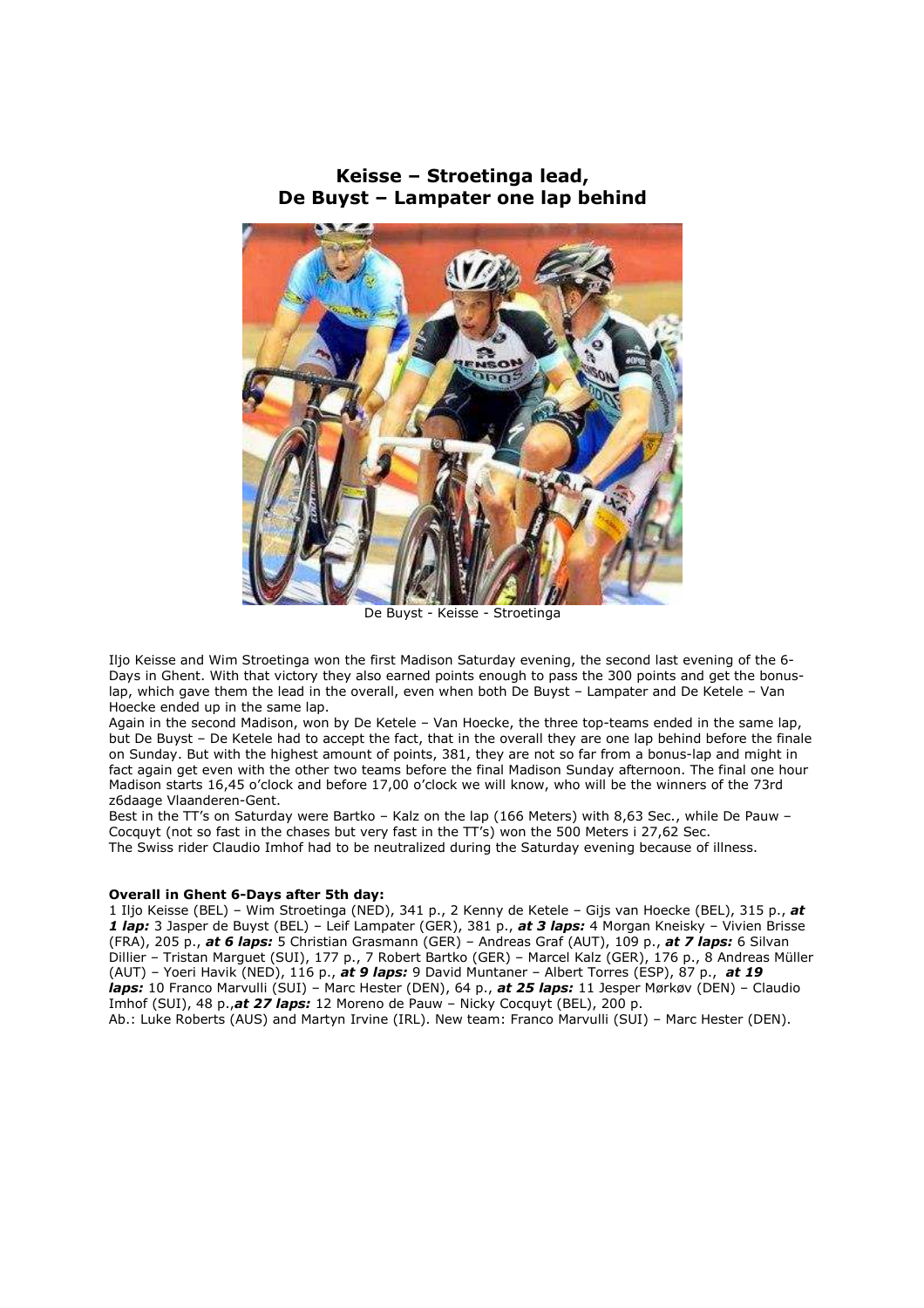

 **De Buyst – Lampater under pressure**…

Keisse - Stroetinga

Things changed a little bit during the fourth evening of the 6-Days in Ghent. At the end of the day De Buyst – Lampater was still in the lead, but they are now under more pressure, because they only preserved their leading position thanks' to the bonuslap they got, when they as the first team in the race passed the 300 points. Keisse – Stroetinga managed in the first evening, together with De Ketele – Van Hoecke, to bring De Buyst – Lampater one lap down, and the second chase didn't change that fact. The second Madison was dominated by "minor" teams with Bartko – Kalz winning ahead of Dillier – Marguet (doing a great job and really presenting themselves before the race in Zurich next week), Grasmann – Graf and Müller – Havik etc. The top-teams all ended one lap behind, and in the overall De Buyst – Lampater, Keisse – Stroetinga and De Ketele – Van Hoecke are all on zero, but still with De Buyst – Lampater with far the highest amount of points. The French World Champions, now two laps down, seems out of the competition for the final victory. Iljo Keisse had a crash during the team-elimination, but his partner Stroetinga was still able to secure the victory for his team, and Keisse were fit for fight rest of the evening. The new-build team Marvulli – Hester didn't have a very good day. Marvulli was neutralized most of the evening and the team is far behind.

#### **Overall in Ghent 6-Days after 4th day:**

1 Jasper de Buyst (BEL) – Leif Lampater (GER), 309 p., 2 Iljo Keisse (BEL) – Wim Stroetinga (NED), 269 p., 3 Kenny de Ketele – Gijs van Hoecke (BEL), 249 p., *at 2 laps:* 4 Morgan Kneisky – Vivien Brisse (FRA), 173 p.,*at 5 laps:* 5 Silvan Dillier – Tristan Marguet (SUI), 145 p., 6 Andreas Müller (AUT) – Yoeri Havik (NED), 100 p., 7 Christian Grasmann (GER) – Andreas Graf (AUT), 84 p., *at 6 laps:* 8 Robert Bartko (GER) – Marcel Kalz (GER), 118 p., 9 David Muntaner – Albert Torres (ESP), 84 p., *at 14 laps:* 10 Franco Marvulli (SUI) – Marc Hester (DEN), 45 p., *at 18 laps:* 11 Jesper Mørkøv (DEN) – Claudio Imhof (SUI), 44 p., *at 20 laps:* 12 Moreno de Pauw – Nicky Cocquyt (BEL), 164 p.

Ab.: Luke Roberts (AUS) and Martyn Irvine (IRL). New team: Franco Marvulli (SUI) – Marc Hester (DEN).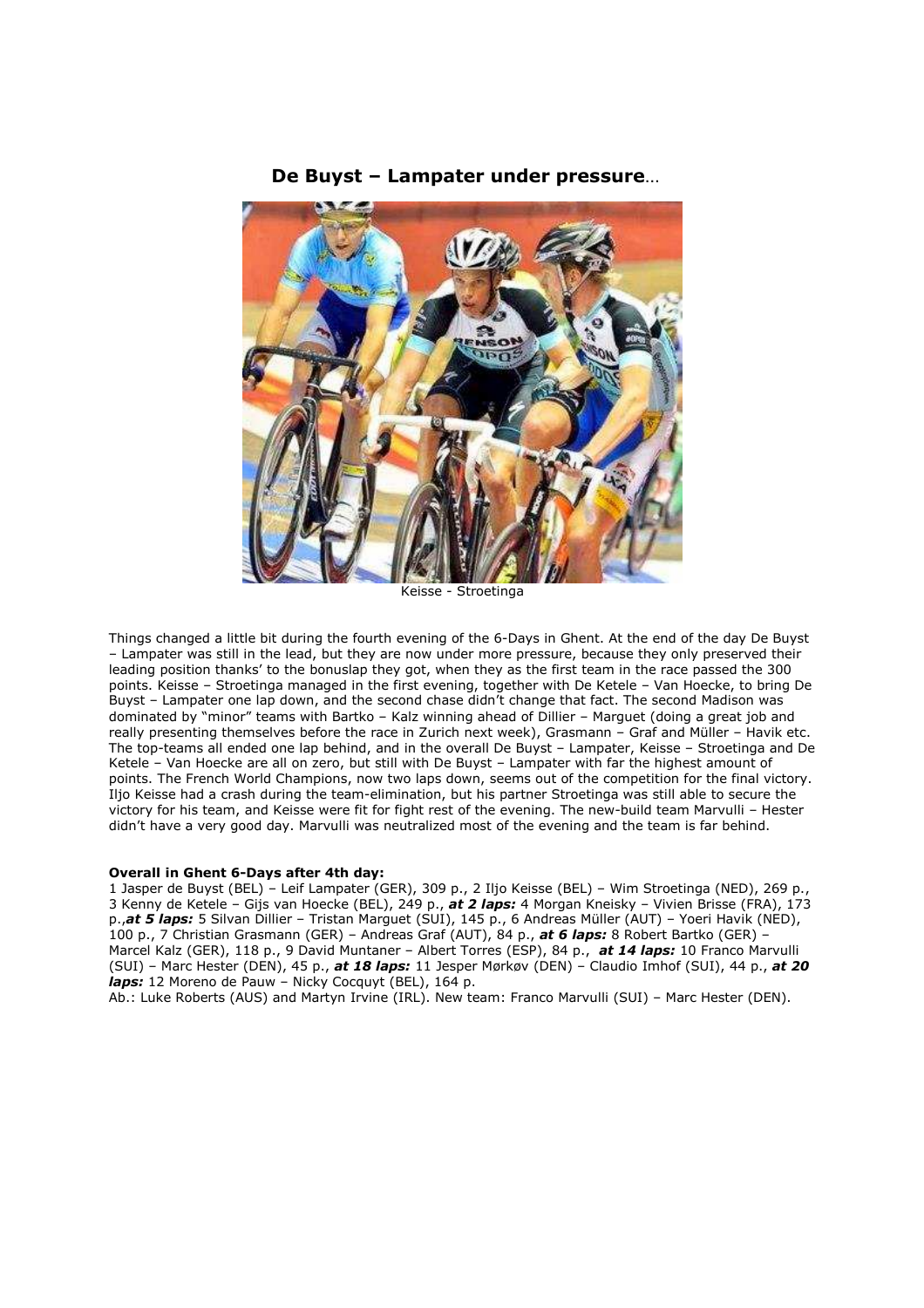

## **De Buyst – Lampater still holds on…**

De Buyst - Lampater

After the third day and halfway in the 6-Days in Ghent the "outsiders" Jasper de Buyst and Leif Lampater are still on top of the overall. They won the first Madison of the evening ahead of Muntaner – Torres, Keisse – Stroetinga and De Ketele – Van Hoecke, with the other teams one or more laps down. The second Madison was won by the Frenchmen Kneisky – Brisse with Bartko – Kalz and Muntaner – Torres in the same lap, and the other top-teams all one lap behind. Before the last Madison Keisse – Stroetinga was one lap behind in the overall, but thanks' to at bonuslap for just passing the 200 points they managed in the end to get even with De Buyst - Lampater on zero. The big question for the second half of the race: Will De Buyst -Lampater be able to hold on, just to the very end?

Fastest team in the TT Thursday evening was Bartko – Kalz with 8,68 Sec. "Old" Bartko is slowly finding his legs again…

Before the start of the program a new team Franco Marvulli – Marc Hester was established as it was definitive that neither Luke Roberts nore Martyn Irvine could continue the race. But also that team might have had problems. They finished the first Madison six laps behind and they didn't participate in the second.

#### **Overall in Ghent 6-Days after 3rd day:**

1 Jasper de Buyst (BEL) – Leif Lampater (GER), 242 p., 2 Iljo Keisse (BEL) – Wim Stroetinga (NED), 201 p., *at 1 lap:* 3 Kenny de Ketele – Gijs van Hoecke (BEL), 199 p., 4 Morgan Kneisky – Vivien Brisse (FRA), 138 p., *at 4 laps:* 6 Silvan Dillier – Tristan Marguet (SUI), 98 p., *at 5 laps*: 6 Andreas Müller (AUT) – Yoeri Havik (NED), 79 p., 7 Christian Grasmann (GER) – Andreas Graf (AUT), 62 p., *at 6 laps:* 8 Robert Bartko (GER) – Marcel Kalz (GER), 64 p., 9 David Muntaner – Albert Torres (ESP), 57 p., *at 11 laps:* 10 Franco Marvulli (SUI) – Marc Hester (DEN), 39 p., *at 12 laps:* 11 Jesper Mørkøv (DEN) – Claudio Imhof (SUI), 35 p., *at 15 laps:* 12 Moreno de Pauw – Nicky Cocquyt (BEL), 120 p.

Ab.: Luke Roberts (AUS) and Martyn Irvine (IRL). New team: Franco Marvulli (SUI) – Marc Hester (DEN).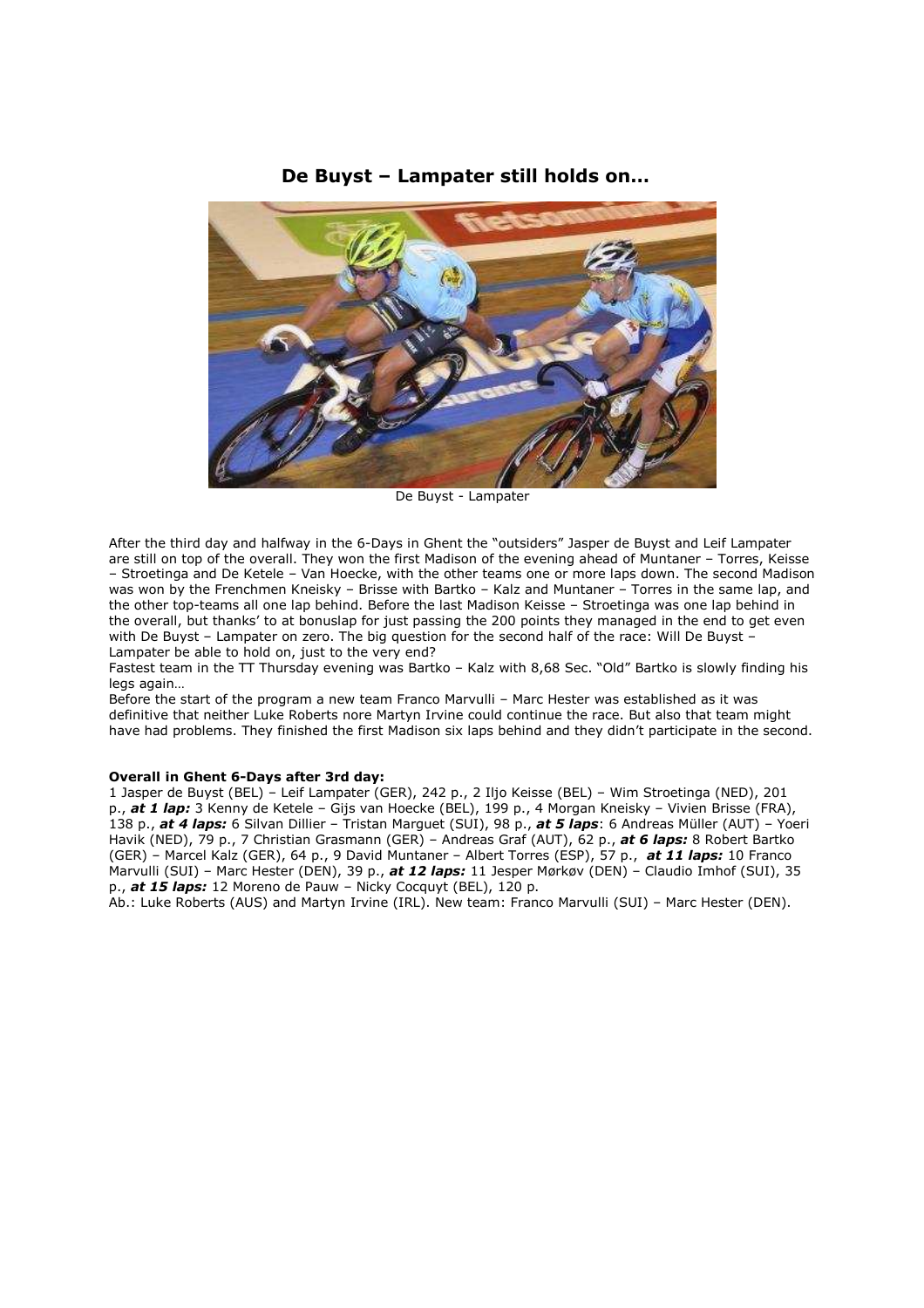### **De Buyst – Lampater still leads**



The great revelation in this year's 6-Days in Ghent so far, 19 years young Jasper de Buyst, managed together with German partner Leif Lampater to preserve the overall lead during the second day. Keisse – Stroetinga and De Ketele – Van Hoecke is in the same lap. All three teams passed the first 100 points during the Wednesday evening, and that's the reason why French World Champions Kneisky – Brisse are one lap down.

De Buyst – Lampater was also fastest team on the one lap TT with 8,62 Sec, with De Pauw – Cocquyt (from the other end of the classification) was second in 8,71 Sec. Keisse – Stroetinga won the first Madison of the evening, while the second gave a surprise-victory to mixed team Müller - Havik.

From the start of the evening Franco Marvulli and Marc Hester formed a temporary team, while their partners Luke Roberts and Martyn Irvine still suffered from their crashes on the opening evening. The Irish Scratch World Champion is supposed to return to the race on Thursday, while Luke Robert with a broken collarbone will be definitively out of the race. But still he appears in the overall classification after Wednesday.

#### **Overall in Ghent 6-Days after 2nd day:**

1 Jasper de Buyst (BEL) – Leif Lampater (GER), 168 p., 2 Iljo Keisse (BEL) – Wim Stroetinga (NED), 142 p., 3 Kenny de Ketele – Gijs van Hoecke (BEL), 126 p., *at 1 lap:* 4 Morgan Kneisky – Vivien Brisse (FRA), 91 p., **at 2 laps:** 5 Andreas Müller (AUT) – Yoeri Havik (NED), 65 p.,6 Silvan Dillier – Tristan Marguet (SUI), 63 p., 7 Christian Grasmann (GER) – Andreas Graf (AUT), 38 p., *at 3 laps:* 8 Franco Marvulli (SUI) – Luke Roberts (AUS), 24 p., 9 Martyn Irvine (IRL) – Marc Hester (DEN), 16 p., *at 5 laps:* 10 Robert Bartko (GER) – Marcel Kalz (GER), 24 p. *at 6 laps*: 11 David Muntaner – Albert Torres (ESP), 21 p., *at 7 laps:* 12 Jesper Mørkøv (DEN) – Claudio Imhof (SUI), 17 p., *at 9 laps:* 13 Moreno de Pauw – Nicky Cocquyt (BEL), 75 p.